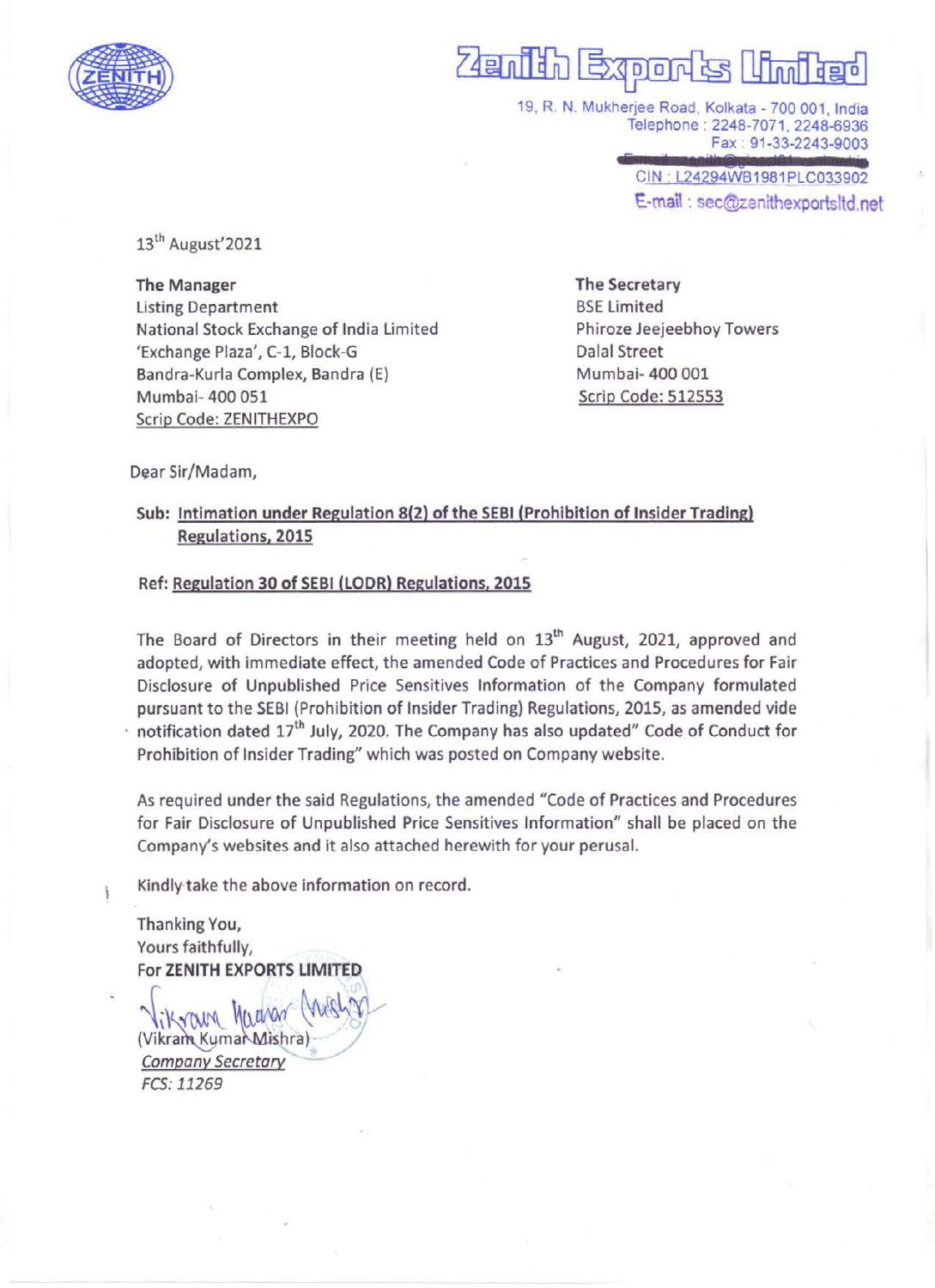

# $\overline{\phantom{a}}$ ERIM Poresalimibed EX

19, R. N. Mukherjee Road, Kolkata - 700 001, India Telephone : 2248-7071, 2248-6936 Fax: 91-33-2243-9003

CIN: L24294WB1981PLC033902

### CODE OF PRACTICES AND PROCEDURES FOR FAIR DISCLOSURE OF UNPUBLISHEDPRICE SENSITIVE Apports it det INFORMATION

#### [Pursuant to SEBI (Prohibition of Insider Trading) Regulations, 2015

#### 1. BACKGROUND

This Code of Practices and Procedures for Fair Disclosure of Unpublished Price Sensitive Information ("Code") is made pursuant to Regulation 8(1) of the Securities and Exchange Board of India (Prohibition of Insider Trading) Regulations, 2015 as amended by SEBI (Prohibition of Insider Trading) (Amendment) Regulations, 2018 and further amended by Securities And Exchange Board Of India (Prohibition Of Insider Trading) (Amendment) Regulations, 2020 (together referred to as "Regulations"), read with Schedule A of the Regulations (including any statutory modification(s) or re-enactment thereof from time to time).

#### 2. OBJECTIVE

i<br>L

The Company strives to ensure high professional and ethical standards in all the business activities with a view to the best interest of the Company and its stakeholders. This Code intends to formulate a standard framework for Fair Disclosure of Unpublished Price Sensitive information (UPSI), preserve the confidentiality of UPSI and to prevent trading based on UPSI. 2018 and further amended by Securities And Exchandrent) Regulations, (2200 (together references)<br>
Amendment Regulations, 2020 (together references<br>
Trie Company strives to ensure high professional and<br>
to the best interes

#### 3. PRACTICES AND PROCEDURES

The following Principles of Fair Disclosure for the purposes of "Code of Practices and Procedures for Fair Disclosure of Unpublished Price Sensitive Information" shall be strictly followed by Zenith Exports Limited (the "Company") with immediate effect:-

- The Company shall promptly disclose to the public "unpublished price sensitive information" (UPSI) that would impact price discovery, no sooner than credible & concrete information comes into being in order to make such information generally available.
- The Company shall ensure that information shared with analysts and research personnel is not UPSI.
- The Company Secretary/ Compliance Officer of the Company shall act as the chief Investor Relation s officer to deal with dissemination of information and disclosure of unpublished price sensitive information.
- The Company shall make prompt dissemination of Unpublished Price Sensitive Information that gets disclosed selectively, inadvertently or otherwise, to make such information generally available to public.
- The Company shall render appropriate and fair response to queries on news reports and requests for verification of market rumors by regulatory authorities, if any.
- The Company shall make uniform and universal dissemination of Material Events to avoid selective disclosure.
- The Company will make timely and adequate disclosure of shareholding/ changes in ownership/ownership by major shareholders under the Regulations/ Listing agreement to the Stock Exchanges.
- @ The Company shall develop best practices to make transcripts or records of proceedings of meetings with analysts and other investor relations conferences on its official website, in order to ensure official confirmation and documentation of disclosures made.
- The Company has designated the Compliance Officer to oversee corporate disclosures.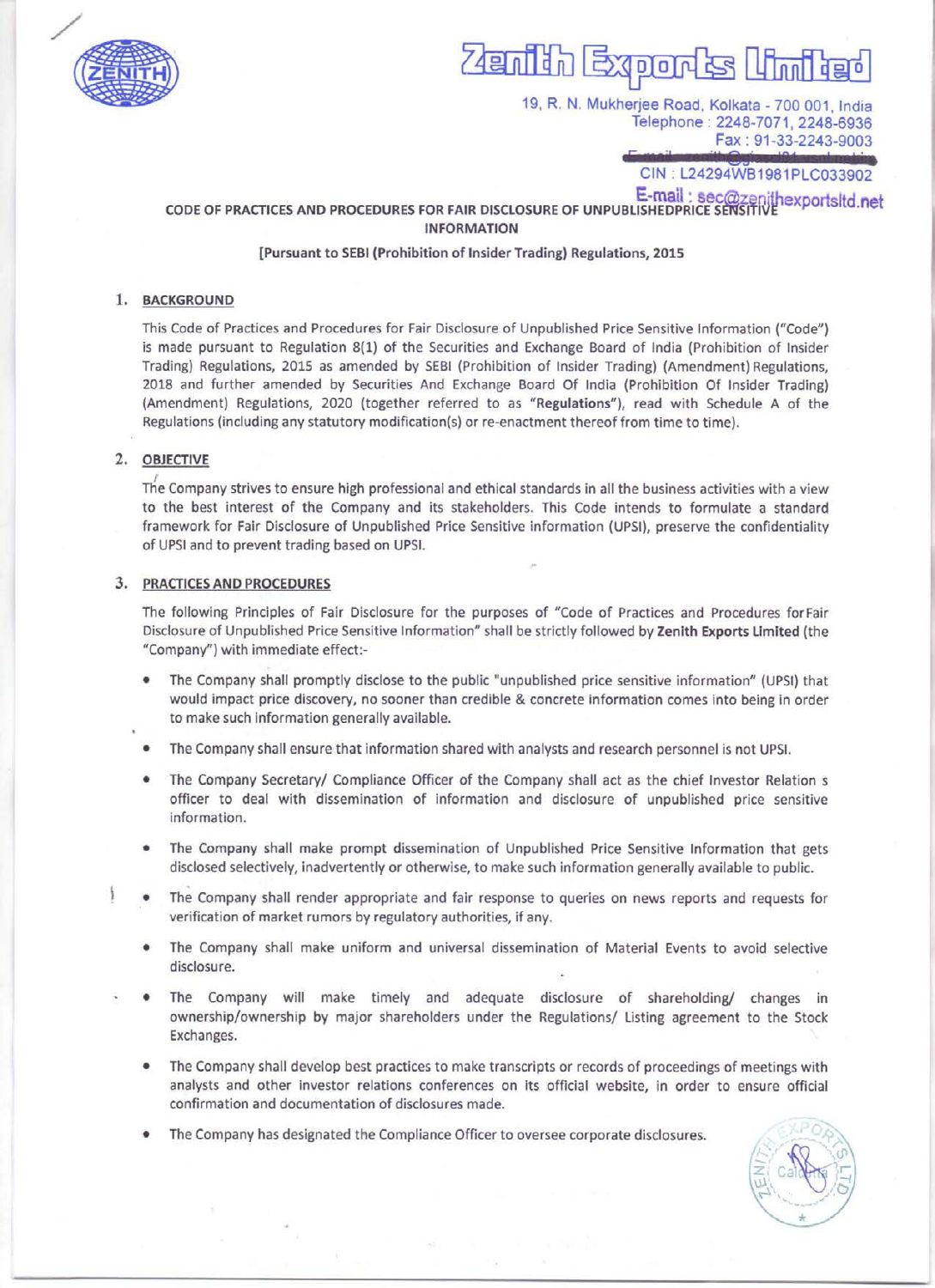- e Compliance Officer will ensure that the Company complies with continuous disclosure requirements. He will co-ordinate disclosure of price sensitive information to stock Exchanges, Analysts, Shareholders and media which will be approved by him in advance.
- The Company shall handle all Unpublished Price Sensitive Information on a need-to-know basis in furtherance of legitimate purposes, performance of duties or discharge of legal obligations.

#### 4, LEGITIMATE PURPOSE

The UPSI can be shared as an exception by Designated Person for Legitimate purpose as per its "Policy for determination of Legitimate Purposes" is given as Annexure A, provided it is not shared to evade or circumvent the prohibition under this Regulation.

#### 5. CODE OF CONDUCT

The Company shall adhere to the prescribed standards for code of conduct to regulate, monitor and report trading by Designated Persons and all other applicable persons and entities.

#### 6. CHIEF INVESTOR RELATIONS OFFICER

The Compliance Officer of the Company has been designated / called as "Chief Investor Relations Officer" to deal with dissemination of information and disclosure of UPSI.

#### 7. AMENDMENTS AND MODIFICATION

This Code shall be reviewed from time to time and any amendments or modifications thereto shall be subject to the review and approval of the Board of Directors of the Company.

#### 8. SCOPE AND LIMITATION

In case there are any regulatory changes requiring modification to this policy, the shall be reviewed and amended with the approval of the Board of Directors. However, the amendment in the regulatory requirements shall be binding on the Company and prevail over this Policy even if not incorporated in this Policy.

#### 9, LEGITIMATE PURPOSE

The UPSI can be shared as an exception by Designated Person for Legitimate purposes as per its "Policy for determination of Legitimate Purposes" (Annexure - A), provided it is not shared to evade or circumvent the prohibition under this Regulation.

#### 10. DISCLOSURE OF THE CODE ON PUBLIC DOMAIN

THis Code and every subsequent modification, alteration or amendment made thereto, shall also be intimated to the stock exchanges where the securities of the Company are listed and also published on the official website of the Company.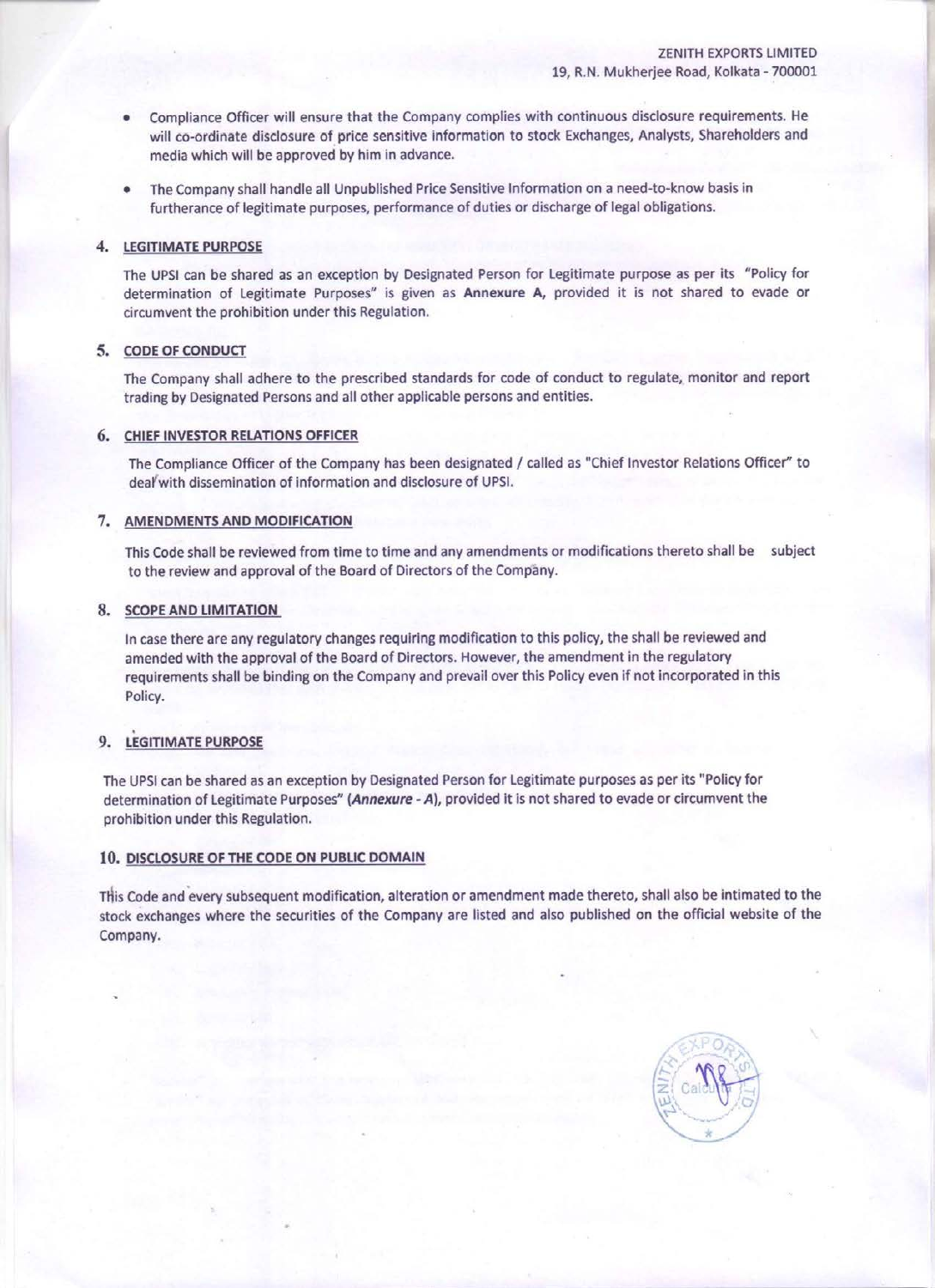

### ls li  $\overline{\phantom{a}}$  $\overline{R}$ ∏ដកា  $5000$

19, R. N. Mukherjee Road, Kolkata - 700 001, India Telephone : 2248-7071, 2248-6936 Fax : 91-33-2243-9003

CIN : L24294WB1981PLC033902 Annexure - A **E-mail** : sec@zenithexportsltd.net

#### POLICY FOR DETERMINATION OF LEGITIMATE PURPOSES

[Pursuant to Regulation 3(2A) of the SEBI (Prohibition of Insider Trading) Regulations, 2015]

#### 1. BACKGROUND

This Policy, as a part of "Codes of Fair Disclosure and Conduct" formulated under Regulation 8 of SEBI (Prohibition of Insider Trading) Regulations 2015, will be known as "Policy for Determination of Legitimate Purposes" hereinafter referred to as the "Policy". This Policy is prepared in accordance with Regulation 3(2A) of SEBI (Prohibition of Insider Trading) (Amendment) Regulations, 2018.

#### 2. OBJECTIVE

The objective of this policy is to identify 'Legitimate Purposes', which will be considered as an exceptionfor the purpose of sharing/procuring unpublished price sensitive information (UPS!) relating to the Company or its listed securities or proposed to be listed securities, if any.

#### 3. DEFINITIONS

- "Chief Investor Relations Officer (CIRO)" shall mean the Compliance Officer of the Company appointed by the Board of Directors under Securities and Exchange Board India (Listing Obligationsand Disclosure Requirements) Regulations, 2015.
- "Legitimate Purposes" shall mean sharing of UPSI in the ordinary course of business by an Insider with the following, provided that such sharing has not been carried out to evade or circumvent the prohibitions of the regulations:
	- i. Promoters of the Company
	- ii. Auditors (Statutory, Internal, Branch, Cost, Secretarial, Tax and/or any other Auditor as applicable)
	- iii. Staff Members of the Audit firm/team conducting the Audit
	- iv. Business Partners/Franchisees
	- v. Collaborators
	- vi. Lenders
	- vii. Customers
	- viii. Suppliers
	- ix. Bankers
	- x. Legal Advisors
	- xi. Insolvency Professionals
	- xii. Consultants

xiii. Any other person with whom UPSI is shared.

"Insider"- Any person who is in receipt of UPSI pursuant to a "legitimate purpose" shall be considered as an "insider" for purposes of these regulations and due notice shall be given to such persons (Insiders) to maintain confidentiality of such UPS! in compliance with the regulations.

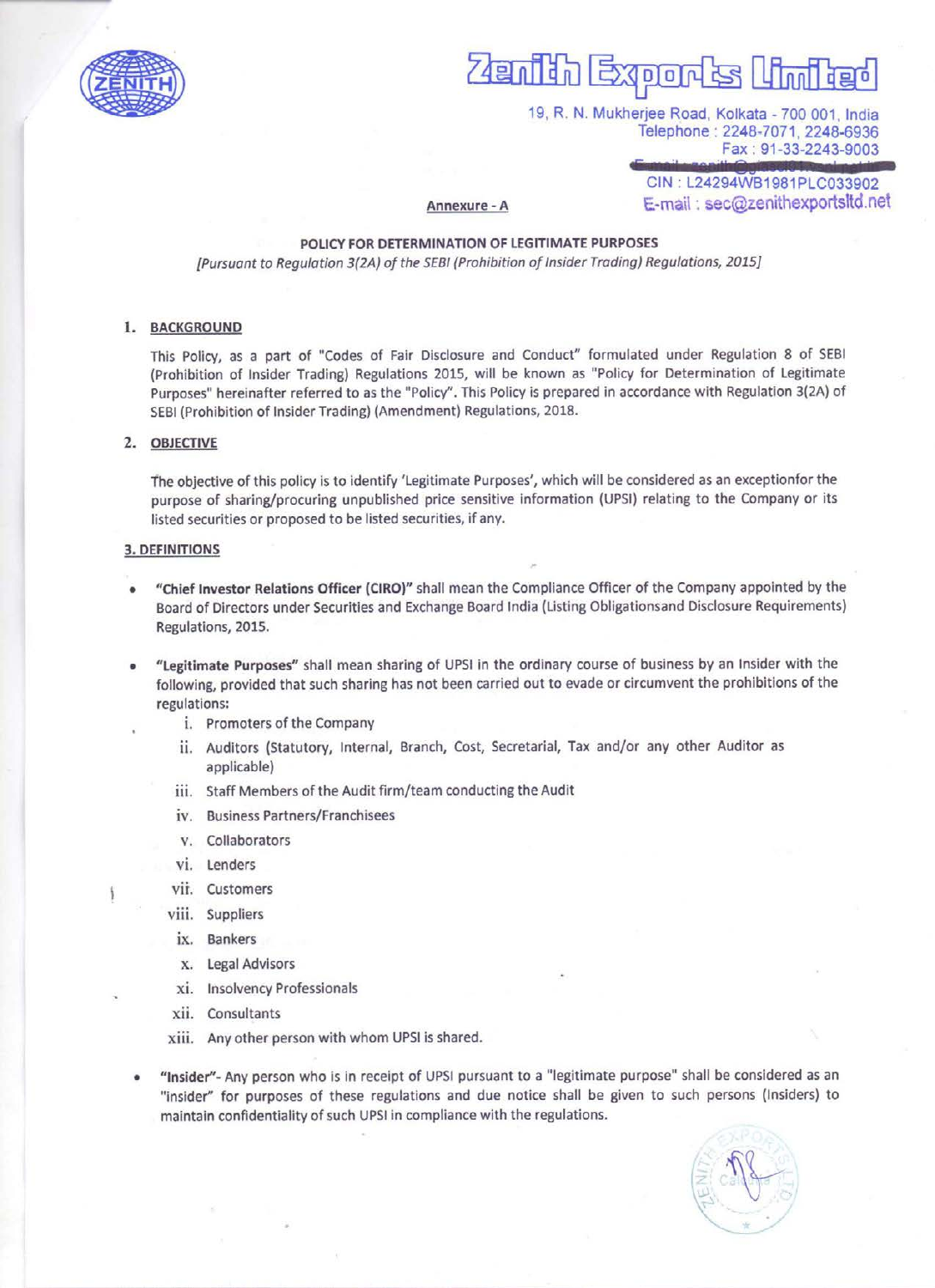- "Un-published Price Sensitive Information (UPSI)" shall mean any information, relating to a company or its securities, directly or indirectly, that is not generally available and which, upon becoming generally available, is likely to materially affect the price of the securities and shall, ordinarily include but not restricted to, information relating to the following:
	- a) Periodical financial results of the Company;
	- b) Intended declaration of dividends (Interim and Final);
	- c) Change in capital structure i.e. Issue of securities, buy back of securities or any forfeiture of shares or change in market lot of the Company's shares;
	- d) Mergers, De-mergers, Amalgamation, Acquisitions, De-listing of Securities, Scheme of Arrangement or Takeover, disposals, spin off or selling division of whole or substantially whole of the undertaking and expansion of business and such other transactions;
	- e) Any major expansion plans or execution of new projects or any significant changes in policies, plans or operations of the Company;
	- f) Changes in Key Managerial Personnel;
	- g) Any other matter as may be prescribed under the Listing Regulations and/or Corporate Law to be price i sensitive, from time to time.

#### **4. DIGITAL DATABASE**

The Board of Directors shall ensure that a structured digital database is maintained containing the names of such persons or entities, as the case may be, with whom UPSI is shared under Regulation 3 of the Regulations, along with the Permanent Account Number (PAN) or any other identifier authorized by law, where PAN is not available. Such database shall be maintained with adequate internal controls andchecks, such as time stamping, audit trails, etc. to ensure non-tampering of the database.

#### 5. HANDLING OF UPSI ON NEED TO KNOW BASIS

Unpublished Price Sensitive Information (UPSI), such as Financial Results, declaration of Dividends, proposal of Corporate Restructuring, diversification, expansion, acquisition, in the stake of other entities, etc. shall be handled within the Company on a need-to-know basis, and the same should be disclosed only to those who need such information to discharge their duties or legal obligations by virtue of a conflict of interest or appearance of misuse of such information.

#### RESTRICTIONS ON COMMUNICATION AND TRADING BY INSIDERS

The Board of Directors shall require the parties to execute agreements to contract confidentiality and nondisclosure obligations on the part of such parties and such parties shall keep information so received confidential, and shall not otherwise trade in securities of the company when in possession of unpublished price sensitive information.

#### PANALTIES AND FINES APPLICABLE IN CASE OF VIOLATION OF THE POLICY

Any sharing of UPSI, other than in xcompliance with the policy and the Insider Trading Regulations, would be construed as a violation. The onus lies on the insider to prove to the contrary.

In case of any violation of this Policy, disciplinary action would be taken by the Company. The Company also inform SEBI about the Violation.